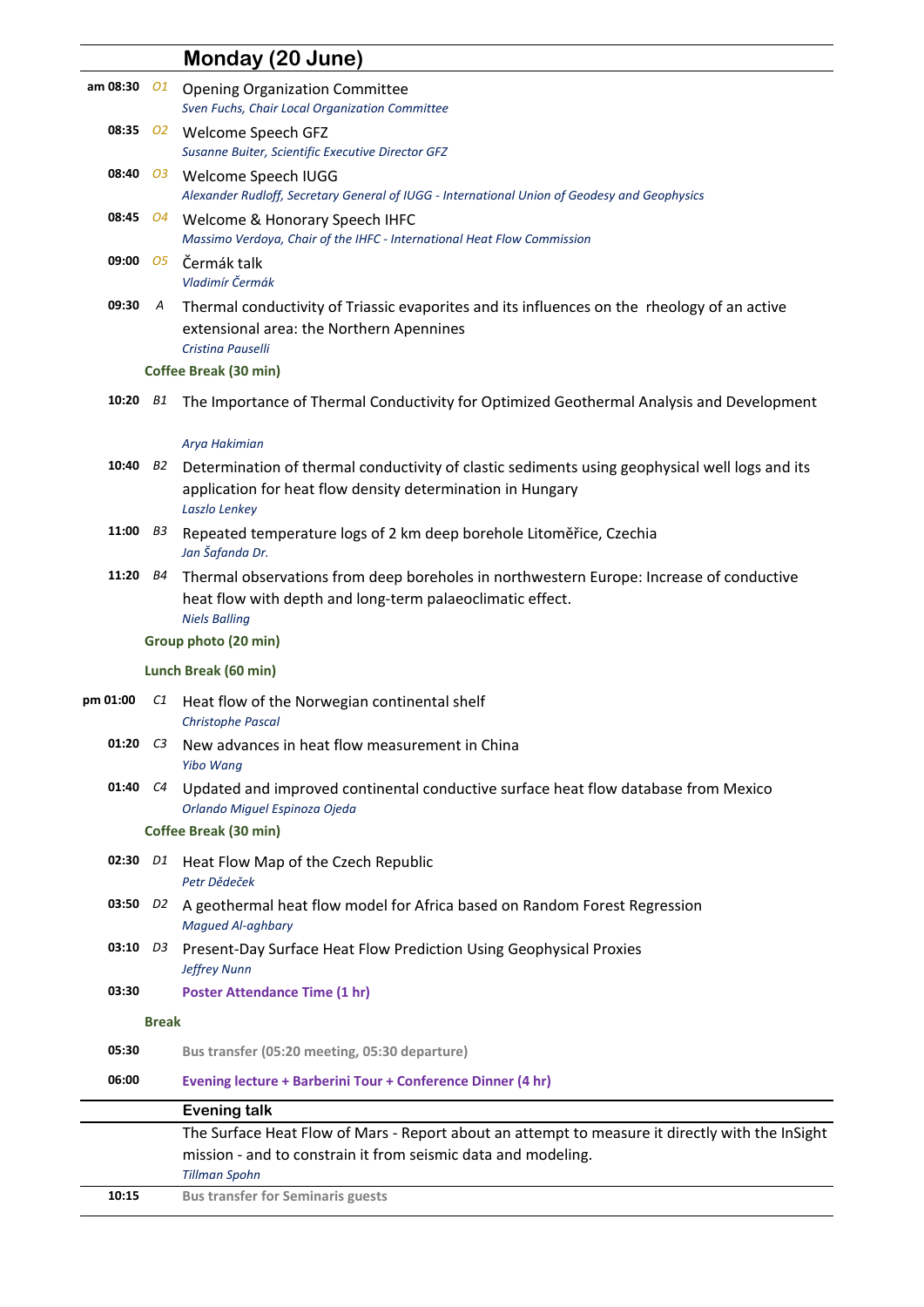|            |    | Tuesday (21 June)                                                                                  |
|------------|----|----------------------------------------------------------------------------------------------------|
| 08:40 am   | E1 | Heat flow exploration in and around the Gulf of California Rift: Past, Present and Future. Results |
|            |    | from in depth exploration in South Pescadero Basin                                                 |
|            |    | Raquel Negrete-Aranda                                                                              |
| 09:00      | E2 | AuScope 'Heat Flow Program' to upgrade Australia's heat flow infrastructure                        |
|            |    | <b>Graeme Beardsmore</b>                                                                           |
| 09:20 E3   |    | Geotherms and Thermal Parameters from the Curie Depth Constrained Spectral De-fractal              |
|            |    | Method: Examples from Africa, Australia, and North America                                         |
|            |    | <b>Dhananjay Ravat</b>                                                                             |
| 09:40      | E4 | The temperature of continental mantle lithosphere as seen by a petrologist: An example from        |
|            |    | Cameroon Volcanic Line in West Africa                                                              |
|            |    | Jacek Puziewicz                                                                                    |
|            |    | Coffee Break (30 min)                                                                              |
| 10:30      |    | <b>Bus transfer</b>                                                                                |
| 11:00      |    | <b>Boat tour</b>                                                                                   |
| 00:30 pm   |    | <b>Bus transfer</b>                                                                                |
|            |    | Lunch Break (60 min)                                                                               |
| 02:00 F1   |    | Continental lithospheric heat flow, temperature field and thickness -                              |
|            |    | <b>Examples and comments</b>                                                                       |
|            |    | <b>Ladislaus Rybach</b>                                                                            |
| 02:20      | F2 | A 3.85 Ga record of Heat Production and Its Geodynamic Response                                    |
|            |    | <b>Derrick Hasterok</b>                                                                            |
| $02:40$ F3 |    | On Antarctic Geothermal Heat Flow                                                                  |
|            |    | Mareen Lösing                                                                                      |
| 03:00      | F4 | Tectonic inheritance, thermal field and rheological configuration of the lithosphere - lessons     |
|            |    | learnt from 3D models and open questions                                                           |
|            |    | <b>Mauro Cacace</b>                                                                                |
| 03:20      | F5 | The thermal regime and hydraulic properties of crystalline rocks at 6 km depth: Results of         |
|            |    | geothermal studies and hydraulic stimulation in the St1 Deep Heat project, Espoo, Finland          |
|            |    | Ilmo T. Kukkonen                                                                                   |
|            |    | Coffee Break (30 min)                                                                              |
| 04:10 G1   |    | Heat and Fluids in the Earth's Crust - on the Back of an Envelope                                  |
|            |    | <b>David Chapman</b>                                                                               |
| 04:30 G2   |    | Heterogeneities of the lithospheric thermal structure and rheology control Cenozoic                |
|            |    | intracontinental deformation in southeast China                                                    |
|            |    | <b>Shaowen Liu</b>                                                                                 |
| 04:50 G3   |    | Water-Loaded Depth and Heat Flow Pattern of the Eastern Mediterranean Sea                          |
|            |    | Massimo Verdoya                                                                                    |
| 05:10 G4   |    | A Regional Heat Flow Low in the South Formentera Basin (Western Mediterranean): a                  |
|            |    | Hydrothermal Circulation Combined with Brine Reflux?                                               |
|            |    | Jeffrey Poort                                                                                      |
| 05:30 G5   |    | The global heat flow database - status, progress and future projects                               |
|            |    | <b>Sven Fuchs</b>                                                                                  |
|            |    | 05:50 E1 Conference Closing                                                                        |
|            |    | Massimo Verdoya, Sven Fuchs                                                                        |
|            |    |                                                                                                    |